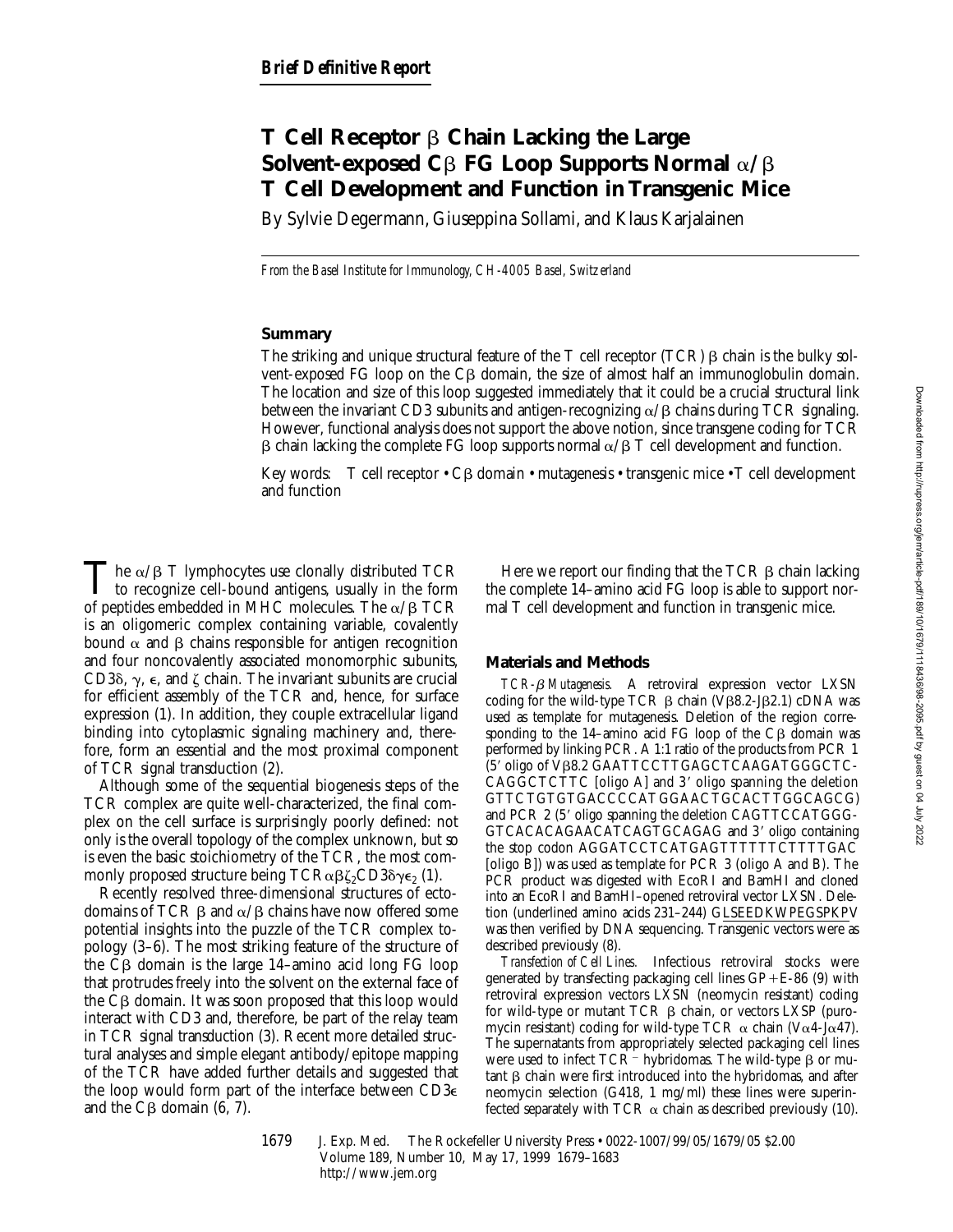The cell lines were then cultured in IMDM supplemented with 2% FCS, G418, and puromycin (10  $\mu$ g/ml). TCR expression was tested by FACS® as soon as 4 d after selection. Stable transfectants were maintained in G418 and puromycin–containing medium.

*Mice.* BALB/c and C56BL/6 mice were purchased from IFFA-Credo. The  $TCR-\beta$  knock-out mice have already been described (11), and were bred in our specific pathogen–free animal facility with the wild-type  $TCR-\beta$  or mutant  $TCR-\beta$  transgenic mice.

*Flow Cytometry and Antibodies.* Immunofluorescence stainings were done as described previously (12). Flow cytometric analysis was performed with a FACSCalibur™ equipped with CellQuest software (Becton Dickinson). The reagents used were mAbs biotinylated 145-2C11 (anti-CD3e), PE-labeled RM4-5 (anti-CD4) and FITC-labeled H57-597 (anti-C $\beta$ ) (13), B20.1 (anti-V $\alpha$ 2), RR3-16 (anti-V $\alpha$ 3.2), B21-14 (anti-V $\alpha$ 8), and RR8-1 (anti-V $\alpha$ 11.1, 2) (all seven mAbs purchased from PharMingen), Cy5labeled 53-6.7 (anti-CD8), fluorescein-succinimidyl-ester (FLUOS) labeled F23.1 (anti-V $\beta$ 8.1, 2, 3) (14), and second-step reagent streptavidin-allophycocyanin (APC) (Molecular Probes, Inc.).

*T Cell Functional Assays.* For T cell proliferation,  $2 \times 10^5$ spleen cells were cultured in triplicate with various concentrations of staphylococcal enterotoxin B (SEB) and SEC 2 superantigens in 200  $\mu$ l of IMDM supplemented with 10% FCS in 96-well flatbottomed plates. Proliferative responses were assessed after 48 h of culture. Cultures were pulsed 8 h before harvesting with 1  $\mu$ Ci [3H]TdR (40 Ci/nmol; Radiochemical Center, Amersham Pharmacia Biotech), and incorporation of [3H]TdR was measured by liquid scintillation spectrometry. Helper T cell responses were tested by immunizing mice (three per group) with  $100 \mu$ g of NIP-OVA in CFA in the tail base. For control, mice received PBS in CFA (referred to as CFA only in Fig. 3). After 14 d, sera from immunized mice were pooled and tested for the presence of anti-NIP IgG by ELISA as described (15). Plates coated with 5  $\mu$ g/ml of NIP-BSA and then blocked with PBS/1% BSA received dilutions of the sera. Binding of the anti-NIP IgGs was revealed by alkaline phosphatase–conjugated goat anti–mouse IgG (Southern Biotechnology Associates). Allogeneic killer cells were generated as described previously  $(8)$ . In brief,  $10<sup>7</sup>$  responders  $(H-2<sup>b</sup>$  splenocytes from wild-type  $TCR - \beta$  or mutant  $TCR - \beta$  transgenic mice) were cultured with  $10^7$  x-irradiated stimulators (H-2<sup>d</sup> splenocytes from BALB/c mice). After 5 d, various numbers of responder cells (numbers used to calculate the E/T ratios) were cultured with 104  $\text{Na}_2\text{^{51}CrO}_4\text{-labeled target LPS blasts. After 4 h, supernatant was}$ harvested. Some wells contained only labeled targets with or without 0.01 M HCl/10% SDS containing medium to determine maximum and spontaneous release, respectively. Data are presented as percentage of killing  $=$  [(experimental release  $-$  spontaneous release)/(total release  $-$  spontaneous release)]  $\times$  100.

#### **Results and Discussion**

*Surface Expression of TCR Containing the Mutant, FG Loop– deleted*  $\beta$  *Chain.* To test whether the deletion of the complete 14–amino acid  $FG$  loop in the  $CG$  domain would be deleterious for the TCR assembly and surface expression, we transfected  $TCR^-$  T cell thymoma 58 with retroviral vectors coding for either a control or a mutant  $\beta$  chain together with a wild-type  $\alpha$  chain (10). To our initial surprise, the TCR surface expression was only slightly lower in the mutant case (Fig. 1 A). However, we must point out that the observed 30–50% reduction in the surface expression represents a handicap in the TCR assembly which, although small, is real since we have used a very efficient retroviral transfection system that allows us to create bulk transformants containing thousands of individual clones and which, therefore, provides us with a reliable statistical average. Functional analyses of these transfectomas consistently showed that the cells transfected with the mutant  $TCR$   $\beta$ chain responded slightly less (about threefold) to antigenic stimulation as exemplified here by the dose–response curves to influenza hemagglutinin peptide HA 110-119 (Fig. 1 B) or SEC 3 superantigen (Fig. 1 C).

*Derivation of TCR* b *Chain Transgenic Mice.* To more rig-



**Figure 1.** The mutant TCR  $\beta$  chain is functionally expressed on the cell surface. (A) Cells transfected with TCR  $\alpha$  chain together with a control  $\beta$  $(\alpha\beta)$  or mutant  $\beta$  chain  $(\alpha\beta$ -loop<sup>-</sup>) were stained with biotinylated anti-CD3 $\epsilon$  mAb followed by streptavidin-APC. Staining of cells transfected with mutant b chain only is shown as negative control. Numbers represent the mean of fluorescence intensity of CD3 staining. (B and C) Functional response of 10<sup>5</sup> TCR transfectants ( $\alpha\beta$ ,  $\bullet$ ;  $\alpha\beta$ -loop<sup>-</sup>,  $\circ$ ) cultured with 10<sup>5</sup> irradiated antigen-presenting cells (B cell lymphomas A20) and the indicated concentrations of influenza hemagglutinin peptide HA 110-119 (B) or superantigen SEC 3 (C). After 20 h, the culture supernatant was collected and tested for the presence of lymphokines using the IL-2–dependent proliferation assay of HT2 cell lines.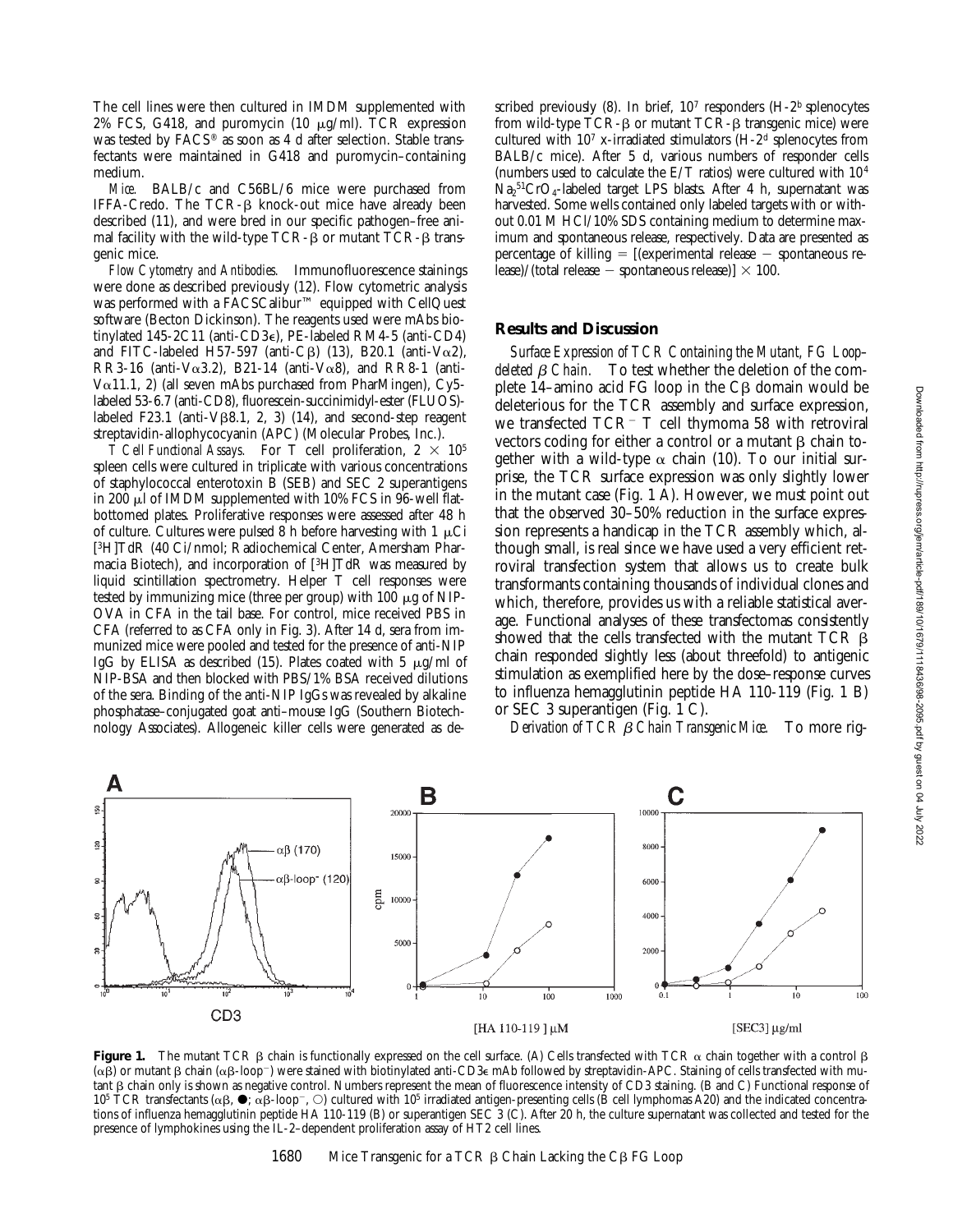orously assess the functional potential of the TCR containing the mutant  $\beta$  chain in normal physiological settings in  $3.1$ 83.4 vivo, we generated transgenic mice expressing either a wild-type or a loop-deleted version of the TCR  $\beta$  chain. The  $\beta$  transgenes, as in the above transfection studies, were derived from 14.3d T cell hybridoma expressing the TCR specific for influenza hemagglutinin peptide HA 110-119 in the context of I-Ed MHC class II molecules (16). In fact, 8.3 it was the very same  $\beta$  chain (V $\beta$ 8.2-J $\beta$ 2.1) whose threedimensional structure was first solved, thus providing us  $2.1$ 80.8 with the inspiration for the current study (3). Two characteristics of the transgenic lines used here were considered essential for straightforward interpretation of the data. First, the level of  $\alpha/\beta$  TCR expression was identical in both lines (Fig. 2). Presumably the small handicap of the mutant  $\beta$  chain in the TCR assembly could be compensated by 14.5 higher intracellular expression. Second, both transgenes were bred to  $TCR - \beta^{-2}$  background to avoid any contri-Ë bution of endogenous  $\beta$  chains for the observed  $\alpha/\beta$  T cell  $3.5$  $77.2$ C<sub>D</sub><sub>8</sub> 16.0

A

behavior (11). *Mutant TCR β Chain Supports Normal α/β T Cell Development.*  $\alpha/\beta$  T cell development proceeds undisturbed and similarly in both TCR  $\beta$  chain transgenic lines as shown by flow cytometric analysis of thymic and lymph node cells (Fig. 2). Even the skewing into single positive CD4 thymocytes, as noted earlier for our wild-type TCR- $\beta$ transgenic mice (8), occurs to the same extent in both lines. As predicted, mAb H57-597 (anti-C $\beta$  [13]) does not bind to mutant TCR  $\beta$  chain (Fig. 2 H [6]). Interestingly, mAb F23.1 (anti-V $\beta$ 8.1, 2, 3 [14]) binds equally well to both  $\beta$ chains, whereas mAb MR5-2 (anti-V $\beta$ 8.1, 2 [17]) fails to react with the mutant, suggesting that the FG loop may form part of the MR5-2 epitope (not shown). Since the cellularity of thymi is normal in both cases, we assume that pre-TCR–mediated T cell expansion occurs normally in these mice.

*Normal*  $\alpha$ / $\beta$  *T Cell Responses in Mutant*  $\beta$  *Chain Transgenic Mice.* Peripheral T cell responses were measured in several types of assays, and none of them, to our disappointment, showed any significant differences between mice of the different transgenic lines. The in vitro responses to anti-TCR antibodies (not shown) and to SEC 2 and SEB superantigens were repeatedly similar in all mice tested (Fig. 3, A and B). In addition, the in vivo  $CD4^+$  T cell responses measured by T cell help for hapten-specific IgG production were basically indistinguishable between control and mutant mice (Fig. 3 C). Finally,  $\alpha/\beta$  T cells from mutant TCR b chain transgenic mice made as vigorous cytotoxic T cell responses against allogeneic targets as their control counterparts (Fig. 3 D). We also monitored the representation of four different  $V\alpha$  families by flow cytometry in peripheral T cells in order to reveal any subtle in vivo biases, but none were found (Table I). In addition, limited DNA sequence analyses of  $V\alpha$  2 and 8 families from single  $\alpha/\beta$  T cells revealed no obvious "mutant"-specific features (data not shown).

*Concluding Remarks.* Thus far, we have found only a quantitative role in the TCR assembly process for the large



B

D

 $\tilde{a}$ 

 $\overline{92}$ 

98

 $93$ 

**WT** 

β

**Figure 2.** FACScan™ analysis of thymocytes or lymph node cells from mutant TCR  $\beta$  chain transgenic mice. Thymocytes from littermate control (A and B), wild-type  $\overline{TCR}$ - $\beta$  (C and D), or mutant  $\overline{TCR}$ - $\beta$  (E and F) transgenic mice were triple-stained with anti-CD8–Cy5, anti-CD4– PE, and anti-VB8 (F23.1-FLUOS) antibodies. Numbers in all dot plots are percentages of total cells. Histograms represent  $V\beta8$  expression of gated single positive  $CD4^+$  thymocytes, and numbers show the mean of  $f$ luorescence intensity of V $\beta$ 8 staining. Lymph node cells from wild-type TCR- $\beta$  (G) or mutant TCR- $\beta$  (H) transgenic mice were stained with anti-Cb–FITC and anti-CD4–PE.

solvent-exposed  $FG$  loop on the  $CG$  domain. In transfectants, the TCR will assemble in the absence of the loop in the  $\beta$  chain but slightly less efficiently compared with the wild-type structure. Of course, the reduced surface expression leads to somewhat impaired function. However, we were able to show in vivo that TCRs are functionally ex-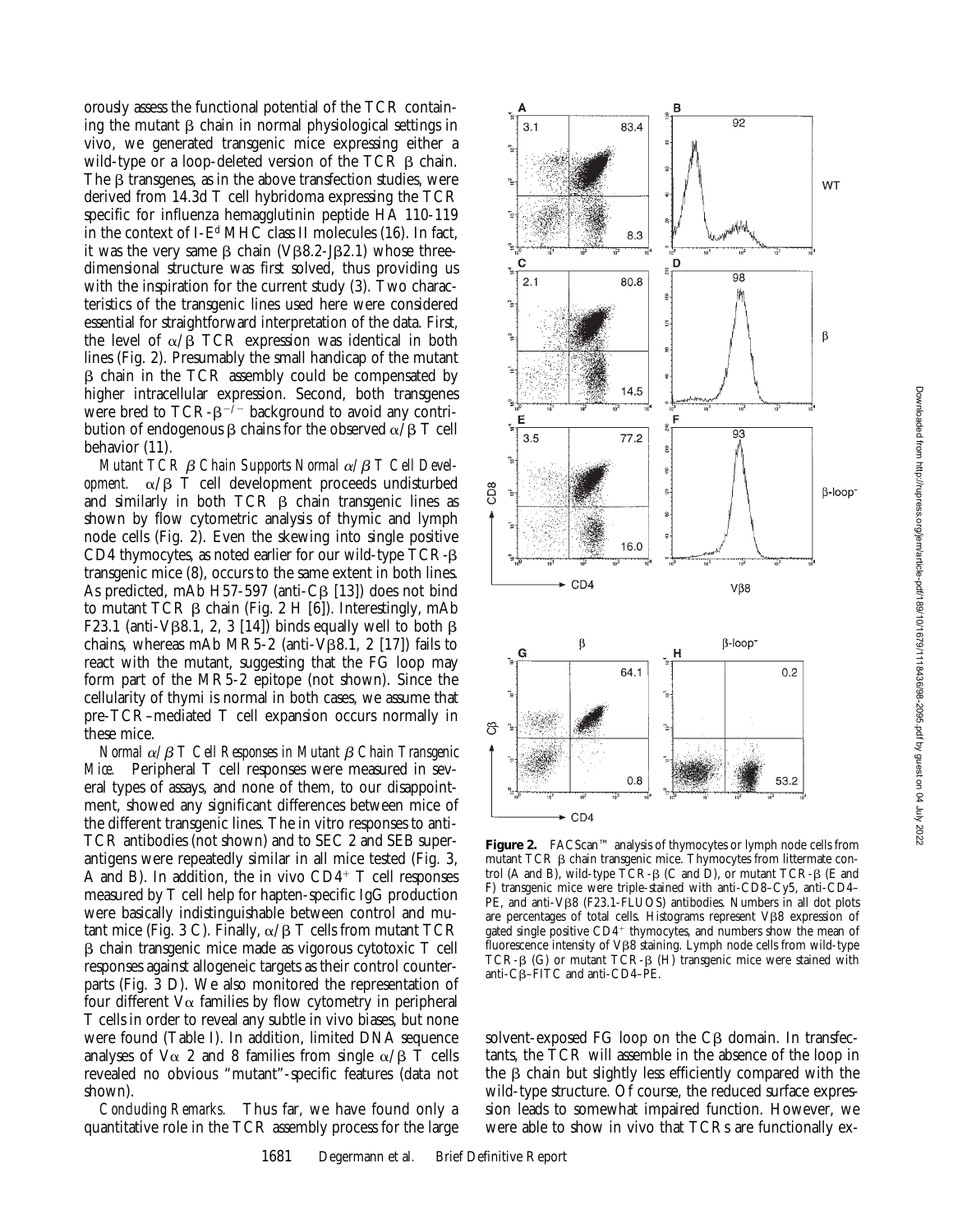

lines), e.g., TCR affinities could be modulated, or new carbohydrate structures on the  $C\beta$  domain could partially replace the FG loop functionally. Interestingly, all nonmammalian species studied to date, including birds, amphibians, reptiles, and fish, do not have the FG loop on their  $C\beta$  domain (18); hence, our in vivo findings may not be that sur- $H$ -2<sup>d</sup> (filled symbols)  $Na<sub>2</sub>^{51}CrO<sub>4</sub>$ -labeled target LPS blasts.

**Figure 3.** Functional analysis of peripheral T cells from syngeneic control mice (WT), wild-type  $\overline{TCR}$ - $\beta$  ( $\beta$ ), or mutant TCR- $\beta$  ( $\beta$ -loop<sup>-</sup>) transgenic mice. Proliferative response to SEB (A) or SEC 2 (B) superantigens after 48 h of culture. Helper T cell responses (C) assessed 14 d after immunization with NIP-OVA/CFA. Sera from the immunized mice were tested for the presence of anti-NIP IgGs by ELISA on plates coated with NIP-BSA. (D) Allogeneic killer assay. Splenocytes from H-2b control or transgenic mice were stimulated for 5 d with allogeneic H-2d BALB/c cells. Cytotoxic function was then tested on syngeneic H-2b (open symbols) or allogeneic

we did not find any qualitative or quantitative differences in their activity. This finding seems to rule out the models where the FG loop has an absolute role in TCR signaling. However, the apparent absence of any effect in vivo could also be due to the fact that some subtle compensatory mechanisms have been turned on in vivo (but not in cell

pressed at the same level with or without the FG loop, and

| Table I. |  |  |  | $TCR$ V $\alpha$ Usage in Mutant TCR- $\beta$ Transgenic Mice |
|----------|--|--|--|---------------------------------------------------------------|
|----------|--|--|--|---------------------------------------------------------------|

|                                   | Percent of $CD4^+$               |                                  |                                |                                | Percent of CD8 <sup>+</sup>    |                                |                                |                                |
|-----------------------------------|----------------------------------|----------------------------------|--------------------------------|--------------------------------|--------------------------------|--------------------------------|--------------------------------|--------------------------------|
|                                   | $V\alpha$ <sup>2+</sup>          | $\sqrt{\alpha}$ 3.2 <sup>+</sup> | $V\alpha$ 8 <sup>+</sup>       | $V\alpha$ 11 <sup>+</sup>      | $V\alpha$ 2 <sup>+</sup>       | $V\alpha 3.2^+$                | $V\alpha$ 8 <sup>+</sup>       | $V\alpha$ 11 <sup>+</sup>      |
| $\beta$<br>$B$ -loop <sup>-</sup> | $22.7 \pm 1.0$<br>$22.7 \pm 0.9$ | $0.7 \pm 0.2$<br>$0.5 \pm 0.1$   | $3.0 \pm 0.1$<br>$2.6 \pm 0.3$ | $1.5 \pm 0.4$<br>$2.3 \pm 0.3$ | $7.7 \pm 1.8$<br>$7.6 \pm 1.1$ | $1.0 \pm 0.1$<br>$1.4 \pm 0.6$ | $4.5 \pm 0.1$<br>$3.6 \pm 0.7$ | $1.2 \pm 0.2$<br>$2.0 \pm 0.3$ |

prising.

Lymph node cells from TCR- $\beta$  ( $\beta$ ) or mutant TCR- $\beta$  ( $\beta$ -loop<sup>-</sup>) transgenic mice were triple stained with the FITC-labeled anti-V $\alpha$  Abs, anti-CD4– PE, and anti-CD8–Cy5. Results (three mice per group) are expressed as the percentage of stained cells  $\pm$  SD.